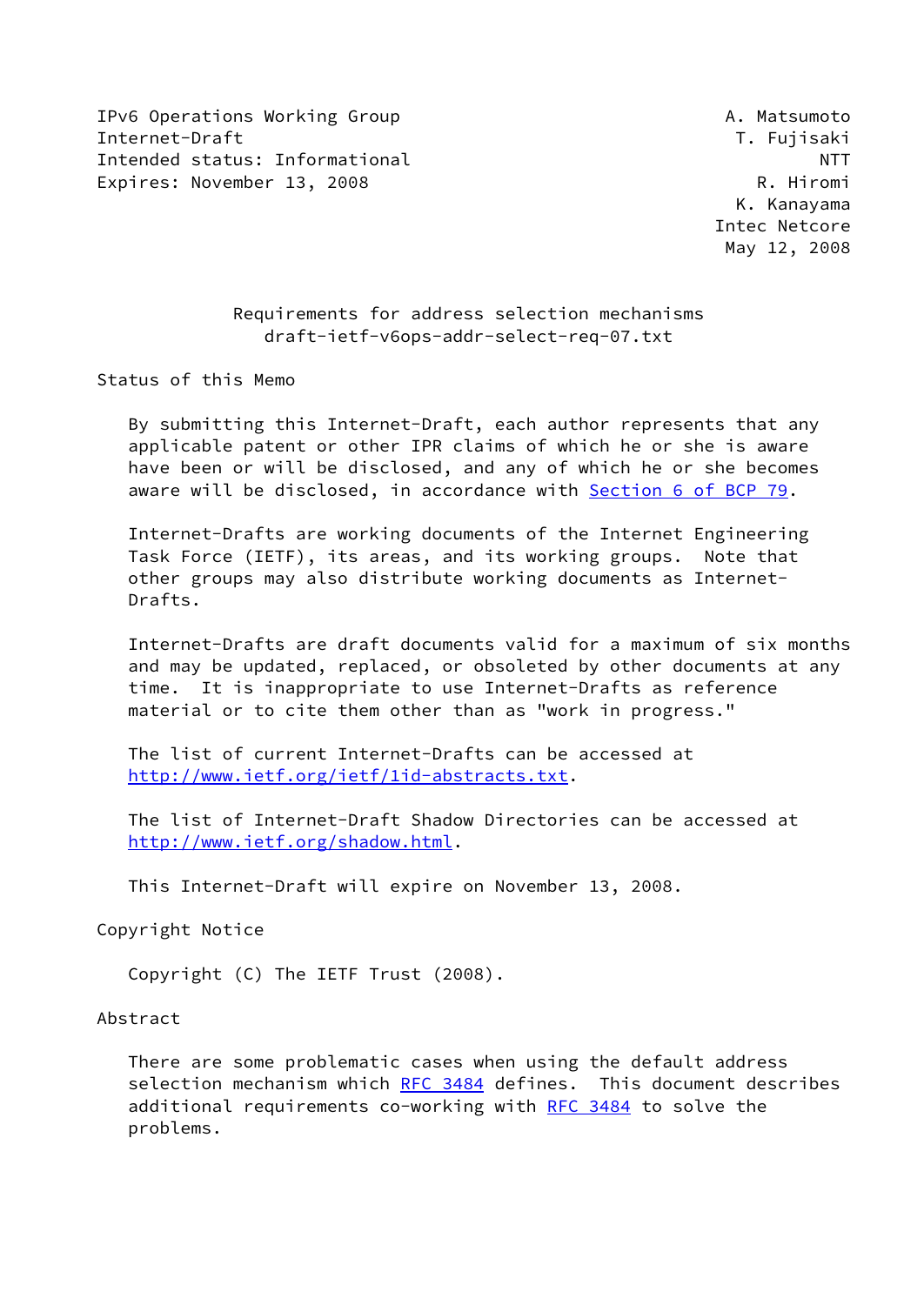| Internet-Draft | Address-Selection Req | May 2008 |
|----------------|-----------------------|----------|
|                |                       |          |

# Table of Contents

| $\mathbf{\underline{1}}$ . |                                                                      |  |
|----------------------------|----------------------------------------------------------------------|--|
| 2.                         | Requirements of Address Selection 3                                  |  |
| 2.1.                       |                                                                      |  |
| 2.2.                       |                                                                      |  |
| 2.3.                       | Dynamic Behavior Update 4                                            |  |
| 2.4.                       | Node-Specific Behavior $\frac{4}{5}$                                 |  |
| 2.5.                       | Application-Specific Behavior $\frac{4}{5}$                          |  |
| 2.6.                       | Multiple Interface $\dots \dots \dots \dots \dots \dots \dots \dots$ |  |
| 2.7.                       |                                                                      |  |
| 2.8.                       | Next-hop Selection $\ldots \ldots \ldots \ldots \ldots \ldots$       |  |
| 2.9.                       | Compatibility with RFC 3493 $\ldots$ 4                               |  |
|                            | $2.10$ . Compatibility and Interoperability with RFC 3484 5          |  |
|                            |                                                                      |  |
|                            |                                                                      |  |
|                            | 3.1. List of threats introduced by new address-selection             |  |
|                            |                                                                      |  |
| 3.2.                       | List of recommendations in which security mechanism                  |  |
|                            |                                                                      |  |
| $\overline{4}$ .           |                                                                      |  |
| 5.                         |                                                                      |  |
|                            | 5.1. Normative References 6                                          |  |
|                            | $5.2$ . Informative References 6                                     |  |
|                            | Appendix A. Appendix. Revision History 6                             |  |
|                            |                                                                      |  |
|                            |                                                                      |  |
|                            |                                                                      |  |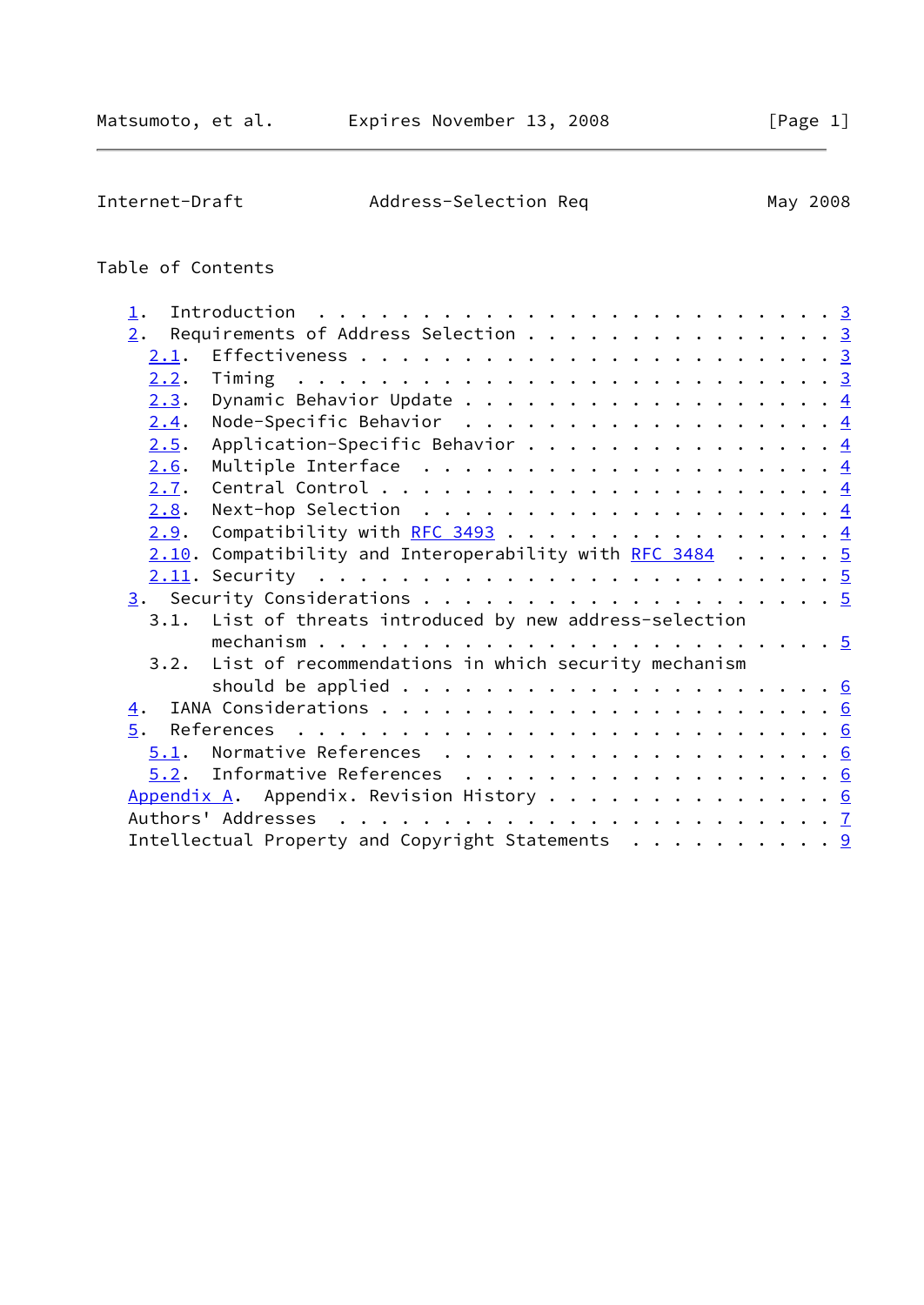Matsumoto, et al. **Expires November 13, 2008** [Page 2]

<span id="page-2-1"></span>

| Internet-Draft | Address-Selection Req | May 2008 |
|----------------|-----------------------|----------|
|                |                       |          |

#### <span id="page-2-0"></span>[1](#page-2-0). Introduction

 Today, the [RFC 3484 \[RFC3484](https://datatracker.ietf.org/doc/pdf/rfc3484)] mechanism is widely implemented in major OSs. However, in many sites, the default address-selection rules are not appropriate, and cause a communication failure. PS [\[I-D.ietf-v6ops-addr-select-ps](#page-6-6)] lists problematic cases that resulted from incorrect address selection.

 Though [RFC 3484](https://datatracker.ietf.org/doc/pdf/rfc3484) made the address-selection behavior of a host configurable, typical users cannot make use of that because of the complexity of the mechanism and lack of knowledge about their network topologies. Therefore, an address-selection autoconfiguration mechanism is necessary, especially for unmanaged hosts of typical users.

 This document contains requirements for address-selection mechanisms that enable hosts to perform appropriate address selection automatically.

#### <span id="page-2-2"></span>[2](#page-2-2). Requirements of Address Selection

 Address-selection mechanisms have to fulfill the following eleven requirements.

# <span id="page-2-3"></span>[2.1](#page-2-3). Effectiveness

The mechanism can modify [RFC 3484](https://datatracker.ietf.org/doc/pdf/rfc3484) default address-selection behavior at nodes. As documented in PS  $[I-D.iet f-v6ops-addr-select-ps]$ , the default rules defined in [RFC 3484](https://datatracker.ietf.org/doc/pdf/rfc3484) do not work properly in some environments. Therefore, the mechanism has to be able to modify the address-selection behavior of a host, and to solve the problematic cases described in the PS document.

#### <span id="page-2-4"></span>[2.2](#page-2-4). Timing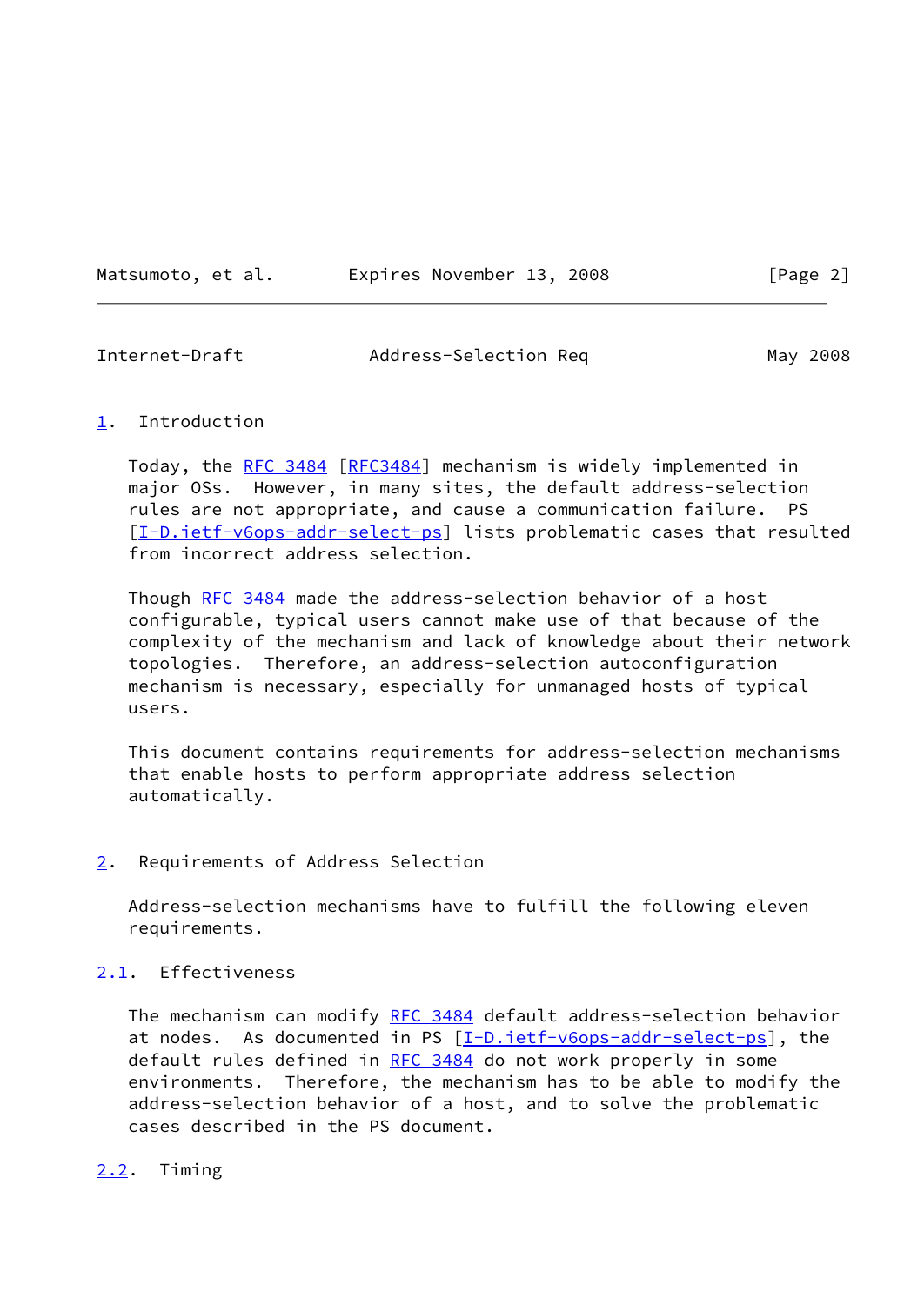Nodes can perform appropriate address selection when they select addresses.

 If nodes need to have address-selection information to perform appropriate address selection, then the mechanism has to provide a function for nodes to obtain the necessary information beforehand.

 The mechanism should not degrade usability. The mechanism should not enforce long address-selection processing time upon users. Therefore, forcing every consumer user to manipulate address selection policy table is usually not an acceptable solution. So, in this case, some kind of autoconfiguration mechanism is desirable.

| Matsumoto, et al. | Expires November 13, 2008 |  | [Page 3] |  |
|-------------------|---------------------------|--|----------|--|
|                   |                           |  |          |  |

<span id="page-3-1"></span>Internet-Draft Address-Selection Req May 2008

#### <span id="page-3-0"></span>[2.3](#page-3-0). Dynamic Behavior Update

 The address-selection behavior of nodes can be dynamically updated. When the network structure changes and the address-selection behavior has to be changed accordingly, a network administrator can modify the address-selection behavior of nodes.

#### <span id="page-3-2"></span>[2.4](#page-3-2). Node-Specific Behavior

 The mechanism can support node-specific address-selection behavior. Even when multiple nodes are on the same subnet, the mechanism should be able to provide a method for the network administrator to make nodes behave differently. For example, each node may have a different set of assigned prefixes. In such a case, the appropriate address-selection behavior may be different.

 The mechanism can support application-specific address-selection behavior or combined use with an application-specific address selection mechanism such as address-selection APIs.

# <span id="page-3-4"></span>[2.6](#page-3-4). Multiple Interface

 The mechanism can support those nodes equipped with multiple interfaces. The mechanism has to assume that nodes have multiple interfaces and makes address selection of those nodes work appropriately.

<span id="page-3-3"></span>[<sup>2.5</sup>](#page-3-3). Application-Specific Behavior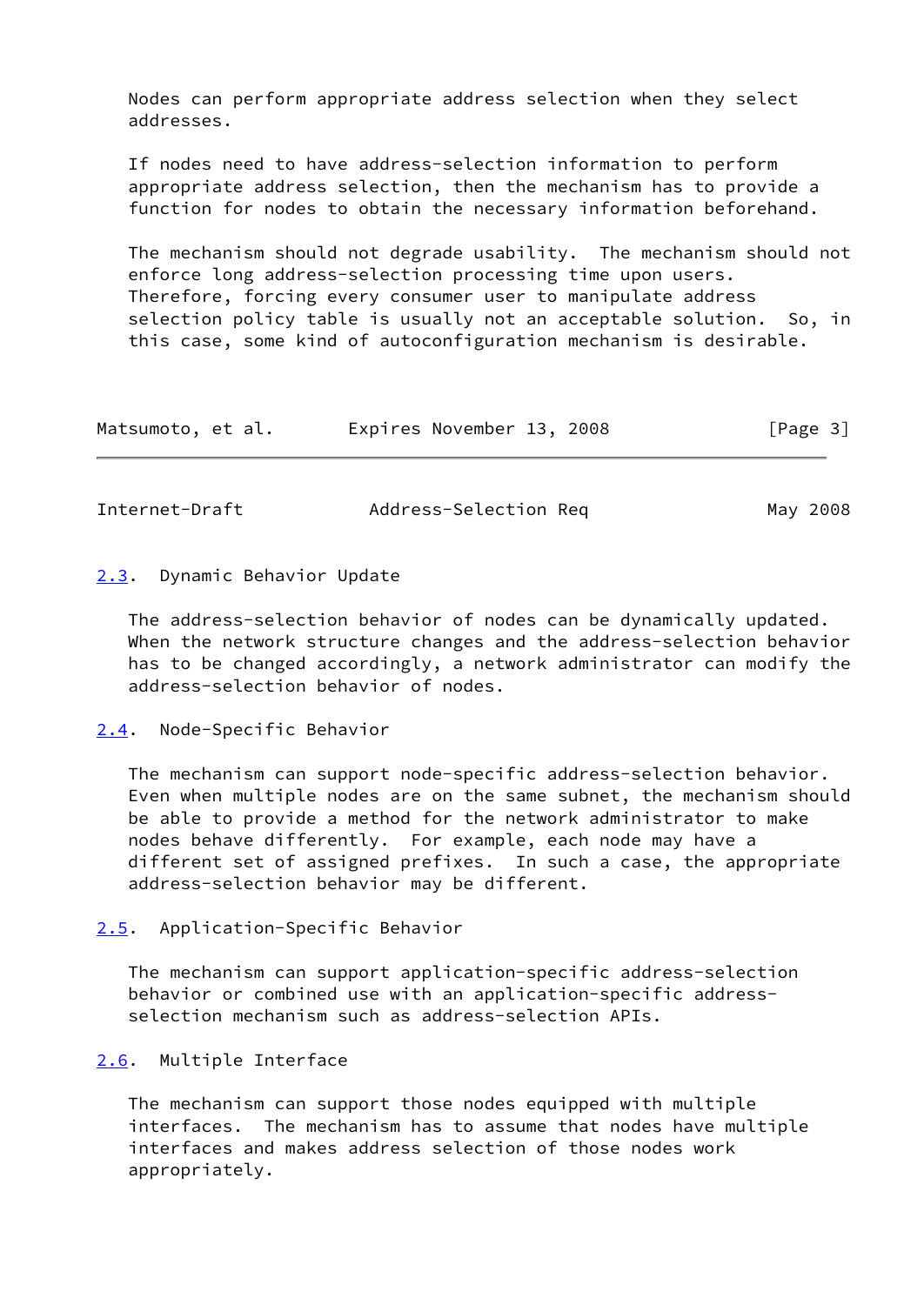# <span id="page-4-0"></span>[2.7](#page-4-0). Central Control

 The address selection behavior of nodes can be centrally controlled. A site administrator or a service provider could determine or could have effect on the address-selection behavior at their users' hosts.

<span id="page-4-1"></span>[2.8](#page-4-1). Next-hop Selection

 The mechanism can control next-hop-selection behavior at hosts or cooperate with other routing mechanisms, such as routing protocols and [RFC 4191 \[RFC4191](https://datatracker.ietf.org/doc/pdf/rfc4191)]. If the address-selection mechanism is used with a routing mechanism, the two mechanisms have to be able to work synchronously.

#### <span id="page-4-2"></span>[2.9](#page-4-2). Compatibility with [RFC 3493](https://datatracker.ietf.org/doc/pdf/rfc3493)

 The mechanism can allow an application that uses the basic socket interface defined in [RFC 3493](https://datatracker.ietf.org/doc/pdf/rfc3493) [[RFC3493](https://datatracker.ietf.org/doc/pdf/rfc3493)] to work correctly. That is, with the basic socket interface the application can select

| Matsumoto, et al. | Expires November 13, 2008 |  | [Page 4] |
|-------------------|---------------------------|--|----------|
|-------------------|---------------------------|--|----------|

<span id="page-4-4"></span>Internet-Draft Address-Selection Req May 2008

 appropriate source and destination addresses and can communicate with the destination host. This requirement does not necessarily mean that OS protocol stack and socket libraries should not be changed.

<span id="page-4-3"></span>[2.10](#page-4-3). Compatibility and Interoperability with [RFC 3484](https://datatracker.ietf.org/doc/pdf/rfc3484)

The mechanism is compatible with [RFC 3484](https://datatracker.ietf.org/doc/pdf/rfc3484). Now that RFC 3484 is widely implemented, it may be most preferrable that a new address selection mechanism does not conflict with the address selection mechanisms defined in [RFC 3484](https://datatracker.ietf.org/doc/pdf/rfc3484).

 If the solution mechanism changes or replaces the address selection mechanism defined in [RFC 3484](https://datatracker.ietf.org/doc/pdf/rfc3484), interoperability has to be retained. That is, a host with the new solution mechanism and a host with the mechanism of [RFC 3484](https://datatracker.ietf.org/doc/pdf/rfc3484) have to be interoperable.

#### <span id="page-4-5"></span>[2.11](#page-4-5). Security

 The mechanism works without any security problems. Possible security threats are described in Security Considerations section of this document.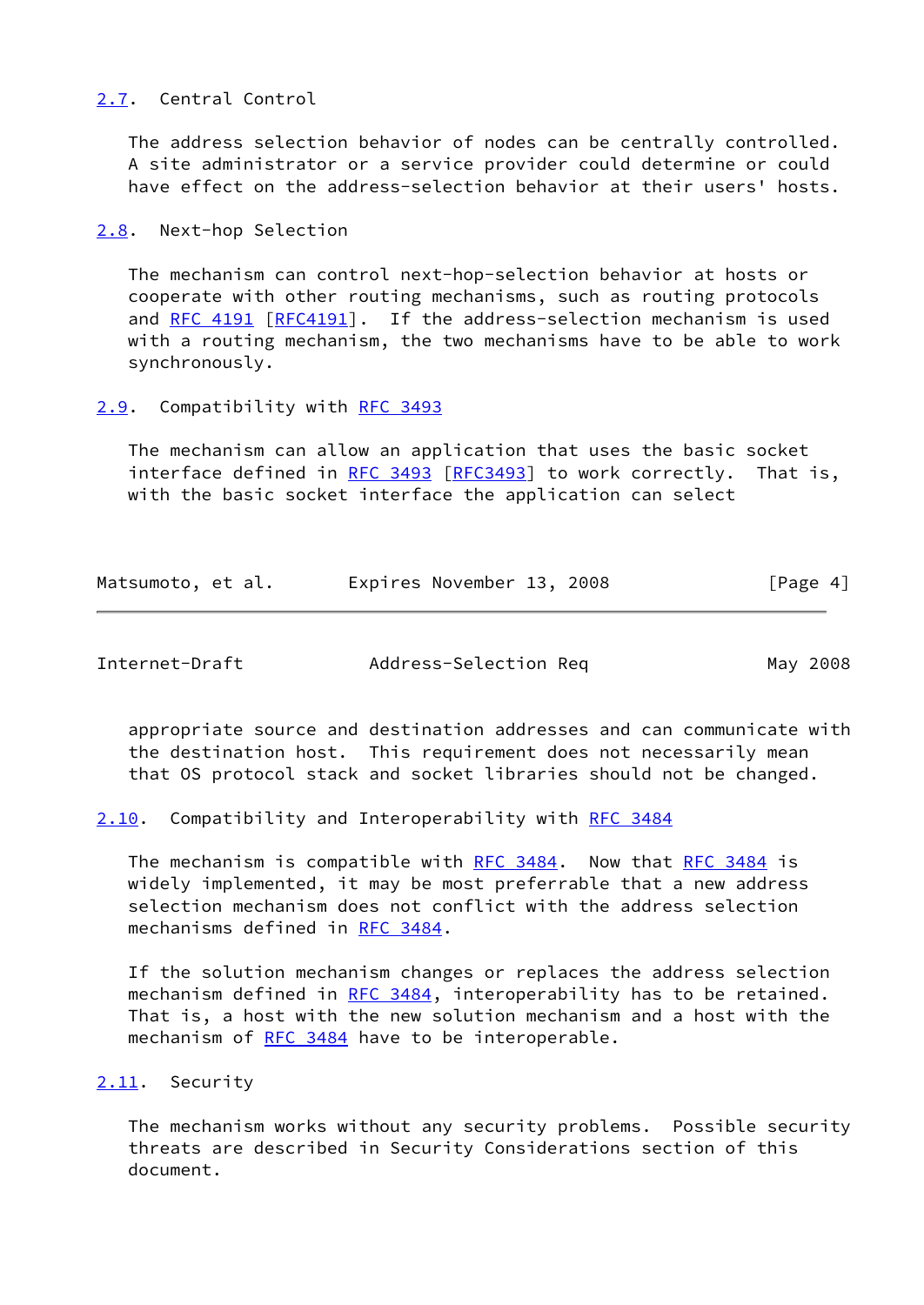# <span id="page-5-0"></span>[3](#page-5-0). Security Considerations

<span id="page-5-2"></span>[3.1](#page-5-2). List of threats introduced by new address-selection mechanism

 There will be some security incidents when combining these requirements described in [Section 2](#page-2-2) into a protocol. In particular, there are 3 types of threats, "Leakage", "Hijacking", and "Denial of Services".

- 1. Tapping from malicious nodes to collect the network policy information and leak them to unauthorized parties.
- 2. Hijacking of nodes made possible by malicious injection of illegitimate policy information: [RFC 3484](https://datatracker.ietf.org/doc/pdf/rfc3484) defines both of source and destination selection algorithm. An attacker able to inject malicious policy information could redirect packets sent by a victim node to an intentionally chosen server that would scan the victim node activities to find out exploit code. Once exploit code is found the attacker can take control of the victim node.
- 3. Denial of Service Attack on the ability of nodes to communicate in the absence of the address selection policy: An attacker could launch a flooding attack on the controller to prevent it to deliver the address selection policy information to nodes, thus preventing these nodes to appropriately communicate in the absence of that information.

| Matsumoto, et al. |  | Expires November 13, 2008 |  | [Page 5] |  |
|-------------------|--|---------------------------|--|----------|--|
|                   |  |                           |  |          |  |

<span id="page-5-1"></span>

| Internet-Draft | Address-Selection Req | May 2008 |
|----------------|-----------------------|----------|
|                |                       |          |

<span id="page-5-3"></span>[3.2](#page-5-3). List of recommendations in which security mechanism should be applied

 The source address selection protocol should be afforded security services listed below. It is preferable that these security services are afforded via use of existing protocols (e.g., IPsec).

- 1. Integrity of the network policy information itself and the messages exchanged in the protocol. This is a countermeasure against "Leakage", "Hijacking", and "Denial of Services".
- 2. Authentication and authorization of parties involved in the protocol. This is a countermeasure against "Leakage" and "Hijacking".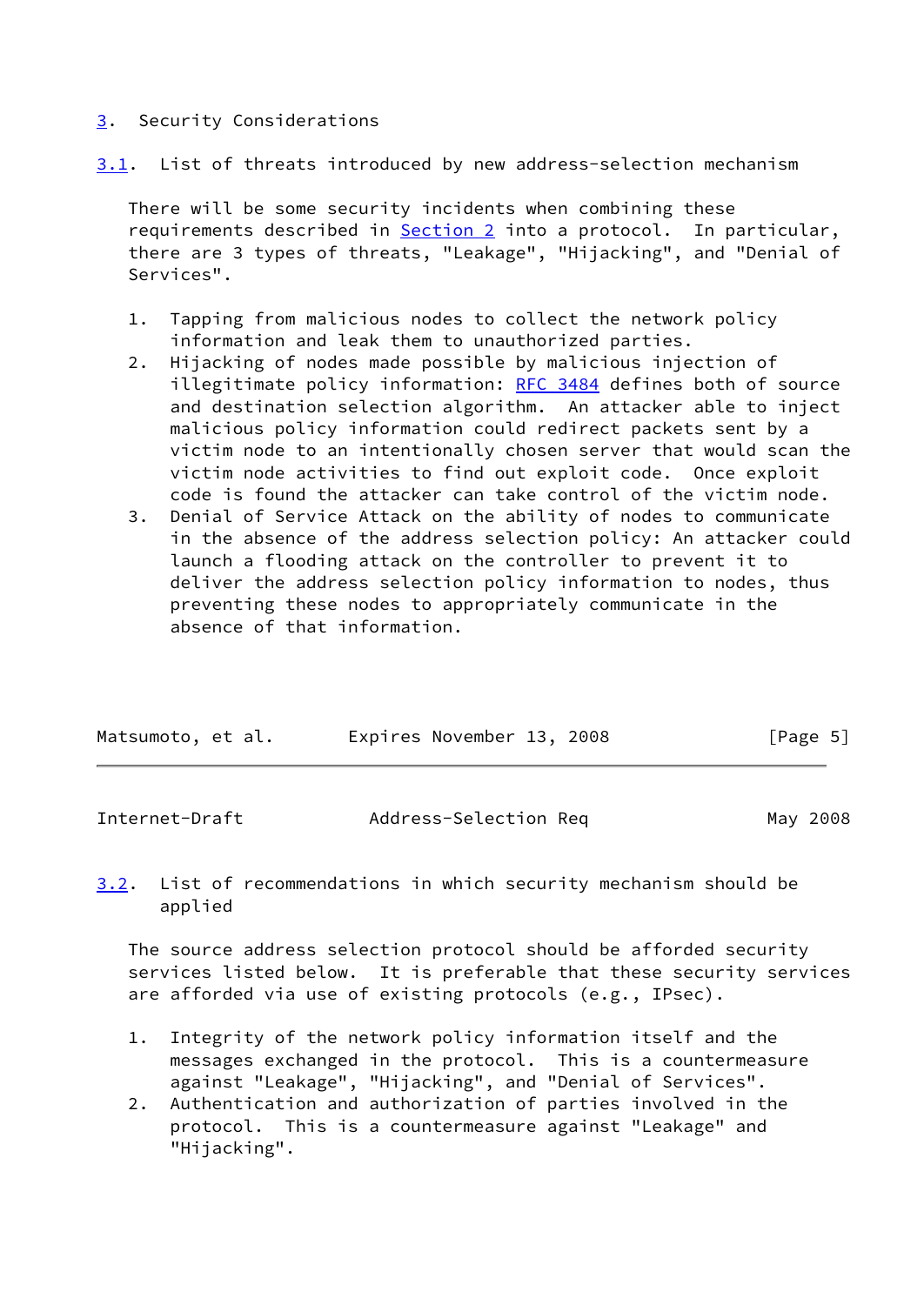# <span id="page-6-0"></span>[4](#page-6-0). IANA Considerations

This document has no actions for IANA.

#### <span id="page-6-1"></span>[5](#page-6-1). References

- <span id="page-6-2"></span>[5.1](#page-6-2). Normative References
	- [I-D.ietf-v6ops-addr-select-ps]

<span id="page-6-6"></span> Matsumoto, A., Fujisaki, T., Hiromi, R., and K. Kanayama, "Problem Statement of Default Address Selection in Multi prefix Environment: Operational Issues of [RFC3484](https://datatracker.ietf.org/doc/pdf/rfc3484) Default Rules", [draft-ietf-v6ops-addr-select-ps-05](https://datatracker.ietf.org/doc/pdf/draft-ietf-v6ops-addr-select-ps-05) (work in progress), April 2008.

- [RFC3484] Draves, R., "Default Address Selection for Internet Protocol version 6 (IPv6)", [RFC 3484,](https://datatracker.ietf.org/doc/pdf/rfc3484) February 2003.
- [RFC3493] Gilligan, R., Thomson, S., Bound, J., McCann, J., and W. Stevens, "Basic Socket Interface Extensions for IPv6", [RFC 3493,](https://datatracker.ietf.org/doc/pdf/rfc3493) February 2003.
- [RFC4191] Draves, R. and D. Thaler, "Default Router Preferences and More-Specific Routes", [RFC 4191](https://datatracker.ietf.org/doc/pdf/rfc4191), November 2005.

<span id="page-6-3"></span>[5.2](#page-6-3). Informative References

<span id="page-6-4"></span>[Appendix A.](#page-6-4) Appendix. Revision History

01:

| Matsumoto, et al. |  | Expires November 13, 2008 |  |  | [Page 6] |  |  |
|-------------------|--|---------------------------|--|--|----------|--|--|
|-------------------|--|---------------------------|--|--|----------|--|--|

<span id="page-6-5"></span>Internet-Draft Address-Selection Req May 2008

 Other than policy table distribution approach, the solution section included several solutions discussed at 67th IETF meeting. 02:

 The description and evaluation of solution approaches were separated into a new document called [draft-arifumi-v6ops-addr-select-sol-00](https://datatracker.ietf.org/doc/pdf/draft-arifumi-v6ops-addr-select-sol-00).

03:

Security Considerations section was rewritten according to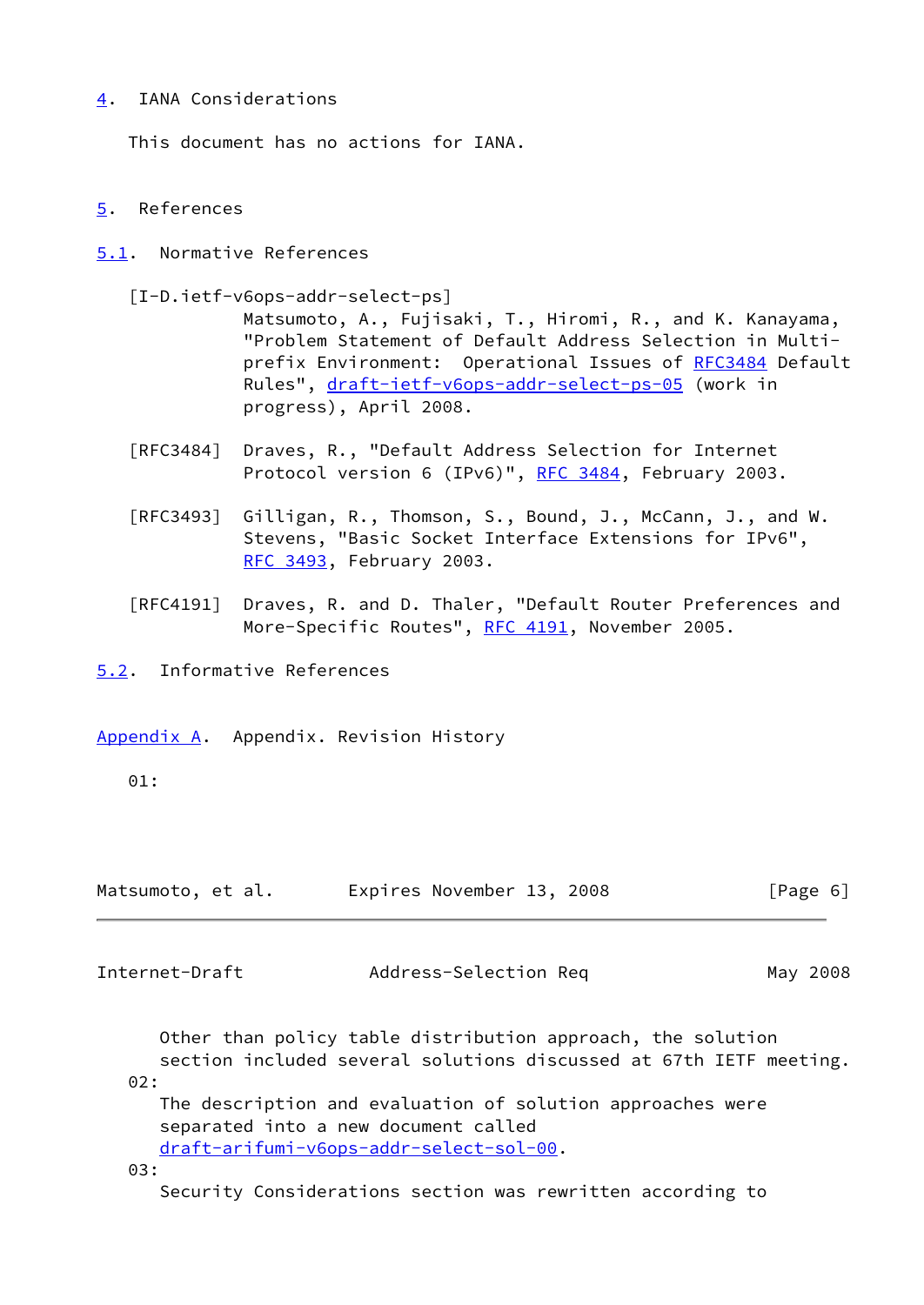comments from SECDIR. 04: A new requirement item "Compatibility with [RFC 3493](https://datatracker.ietf.org/doc/pdf/rfc3493)" was added, which reflected a comment from Remi Denis-Courmont at the v6ops mailing list. 05: A new requirement item "Security" was added. Security Considerations section was rewritten according to comments from SECDIR. 06: A new requirement item "Compatibility and Interoperability with [RFC 3484"](https://datatracker.ietf.org/doc/pdf/rfc3484) was added in response to comments from Tim Polk. 07: A couple of textual and typographical changes were made in response to comments from Alfred Hoenes. Authors' Addresses Arifumi Matsumoto NTT PF Lab Midori-Cho 3-9-11 Musashino-shi, Tokyo 180-8585 Japan Phone: +81 422 59 3334 Email: arifumi@nttv6.net Tomohiro Fujisaki NTT PF Lab Midori-Cho 3-9-11 Musashino-shi, Tokyo 180-8585 Japan Phone: +81 422 59 7351 Email: fujisaki@nttv6.net

Matsumoto, et al. Expires November 13, 2008 [Page 7]

Internet-Draft Address-Selection Req May 2008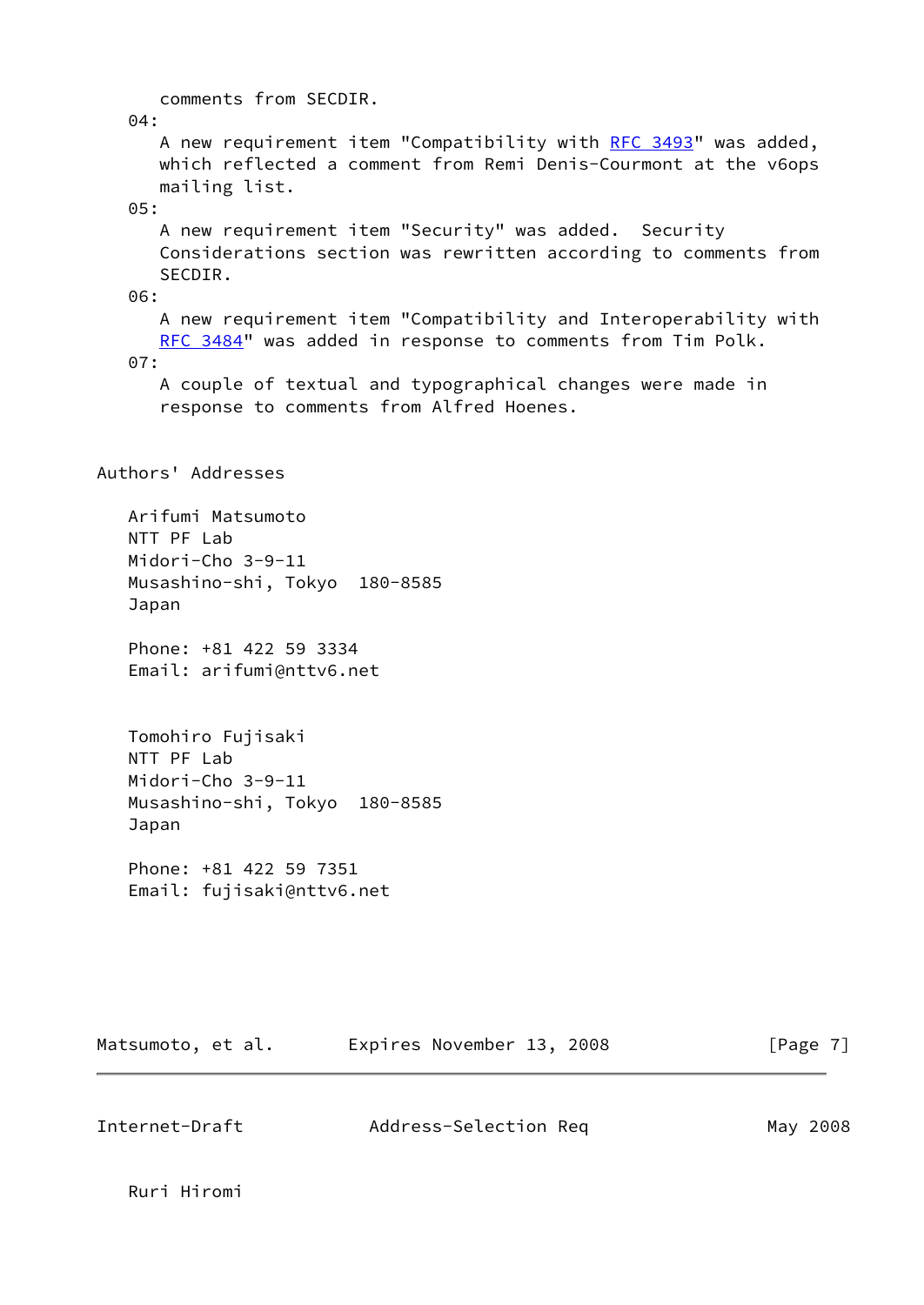Intec Netcore, Inc. Shinsuna 1-3-3 Koto-ku, Tokyo 136-0075 Japan Phone: +81 3 5665 5069 Email: hiromi@inetcore.com Ken-ichi Kanayama Intec Netcore, Inc. Shinsuna 1-3-3 Koto-ku, Tokyo 136-0075 Japan Phone: +81 3 5665 5069 Email: kanayama\_kenichi@intec-si.co.jp